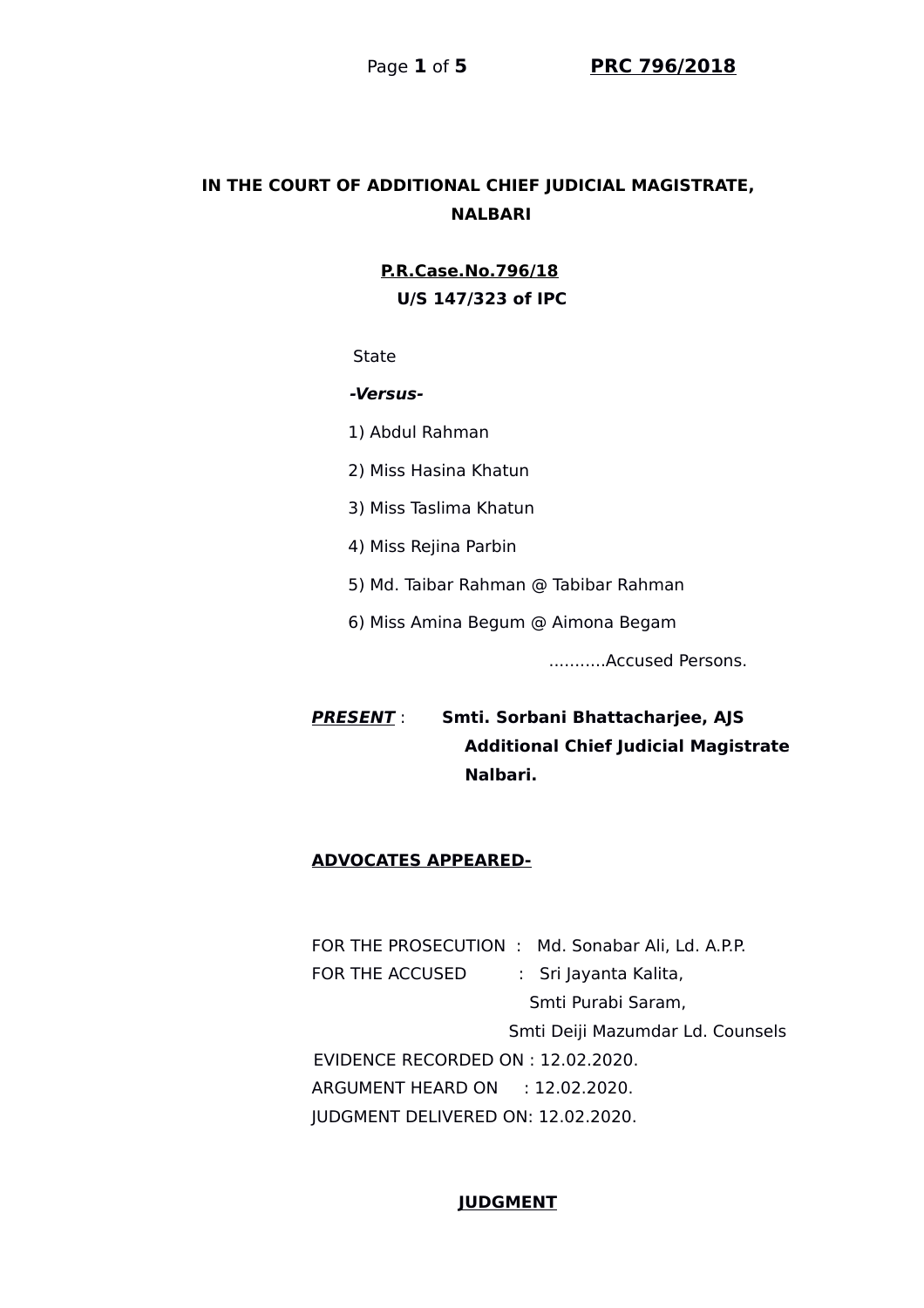- 1. The prosecution in this case was launched by the lodging of the ejahar with the Officer in Charge of the Ghograpar Police station, by the informant, Miss Sarifa Begum on 30.11.15, against the accused persons, Miss Aimana Begum, Md. Abdul Rahman, Miss Hasina Begum, Md. Tabibul Rahman, Miss Tasmila Begum and Miss Rejina Parbin to the effect that, on 29.11.15 at about 10 p.m., at night the accused persons entered into her dwelling house when her husband was not present at his house and dragged her out of her house by holding her hair and assaulted her in the courtyard. As a result of which she sustained grievous injuries on her person and she became unconscious. The accused persons also stated that they will kill her and then she somehow fled away from the place of occurrence and took shelter at her neighbour's house to save her life. Hence, the case.
- 2. The Officer-in-charge, Ghograpar police station, on receipt of Ejahar registered Ghograpar P.S. Case No.231/2015, u/s 147/448/325/506 of IPC and started investigation. After completion of the investigation, the concerned I.O. submitted charge sheet against the accused persons namely Abdul Rahman, Miss Hasina Khatun, Miss Taslima Khatun, Miss Rejina Parbin, Md. Taibar Rahman @ Tabibar Rahman and Miss Amina Begum @ Aimona u/s 147/323 of IPC.
- 3. In due course, the accused persons appeared before the Court and the copies of relevant documents were furnished to them as per section 207 of CrPC. Having found a prima facie case against the accused persons, the particulars of offences u/s 147/323 of IPC are read over and explained to them to which they pleaded not guilty and claimed to be tried.
- 4. The prosecution, in support of its case, examined sole witness i.e., the informant-cum-victim of the case Smti. Sarifa Begum. As per the submission of learned Assistant Public Prosecutor further evidence of prosecution side is closed. The statement u/s 313 of the Code of Criminal Procedure has been dispensed with as there is no incriminating evidence against them.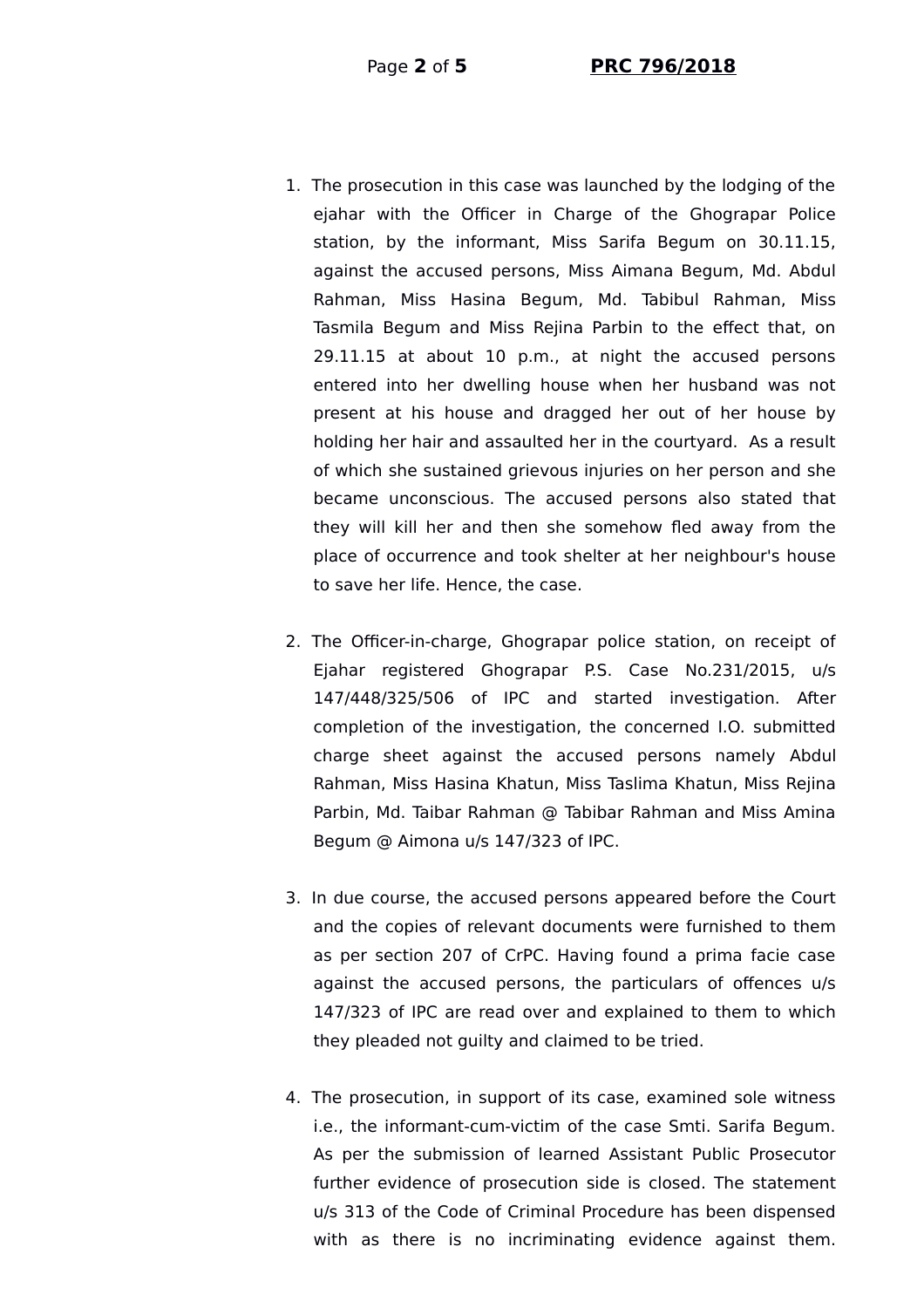Page **3** of **5 PRC 796/2018**

Defence side examined no witnesses. I have heard the arguments advanced by the learned counsels for both sides.

# 5. **POINTS FOR DETERMINATION:-**

1. Whether the accused persons, on 29.11.15 at about 10 p.m., at night, at village Arara under Ghograpar P.S., were a members of an unlawful assembly and in prosecution of the common object of such assembly committed the offence of rioting and thereby committed the offence under section 147 of IPC ?

2. Whether the accused persons, on the same day, time and place voluntarily caused hurt to Smti. Sarifa Begum and thereby committed the offence under section 323 of IPC ?

# **DISCUSSION, DECISION AND REASONS THERE OF:**

6. For the sake of convenience all the points are taken up together for discussion. PW-1 Smti. Sarifa Begum (informant-cum-victim) of the case deposed that she knows all the accused persons. The incident took place about three/four years back one day at night. On the day of incident due to some misunderstanding an altercation took place between her and the accused persons. She further deposed that now they have amicably settled the matter between them and she has no grievance against the accused persons. Exhibit-1 is the ejahar lodged by her and Exhibit-1(1) is her signature.

In cross-examination she deposed that all the accused persons are her family members and now they are staying together on the same house except accused Rejina Parbin.

7. On perusal of evidence on record it is seen that on the day of incident the accused persons and the informant had an altercation due to some misunderstanding. PW1 i.e.,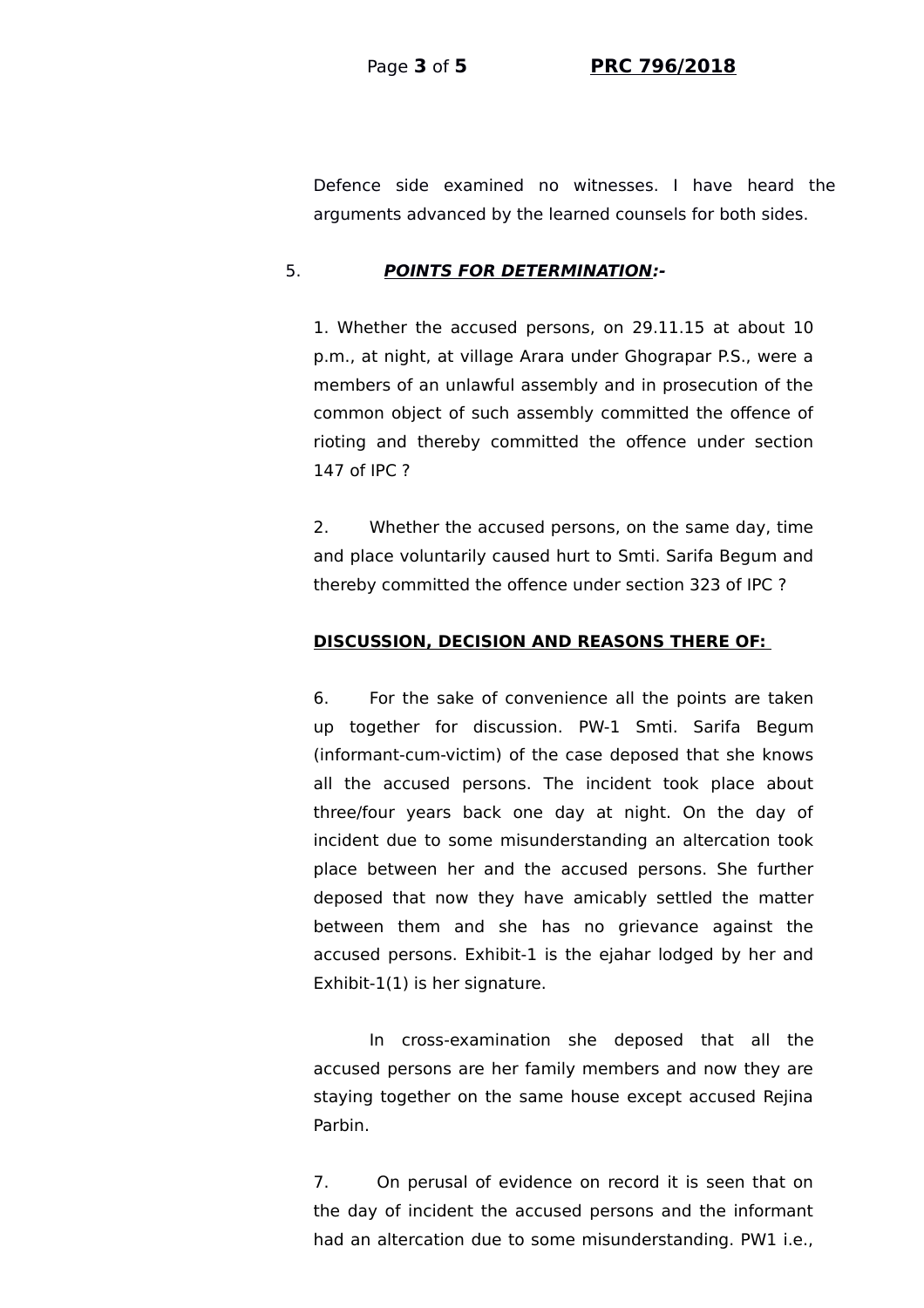the informant-cum-victim of the case has not at all supported the prosecution version. She has not incriminated the accused persons of committing any offence. Prosecution failed to examine any other witness in support of this case. Hence, it is held that the prosecution has failed to establish the charges U/S 147/323 of IPC against the accused persons beyond all reasonable doubt.

# **O R D E R**

8. Accordingly, the accused persons namely Md. Abdul Rahman, Miss Hasina Khatun, Miss Taslima Khatun, Miss Rejina Parbin, Md. Taibar Rahman @ Tabibar Rahman and Miss Amina Begum @ Aimona Begum are acquitted of the offences u/s 147/323 of IPC and they are set at liberty forthwith. The bail bonds of the accused persons and their surety shall remain in force for a period of 6 months from today as per amended CrPC.

 **Given under my hand and seal of this court on this 12th day of February, 2020 at Nalbari.**

> **Smti Sorbani Bhattacharjee, AJS Additional Chief Judicial Magistrate Nalbari.**